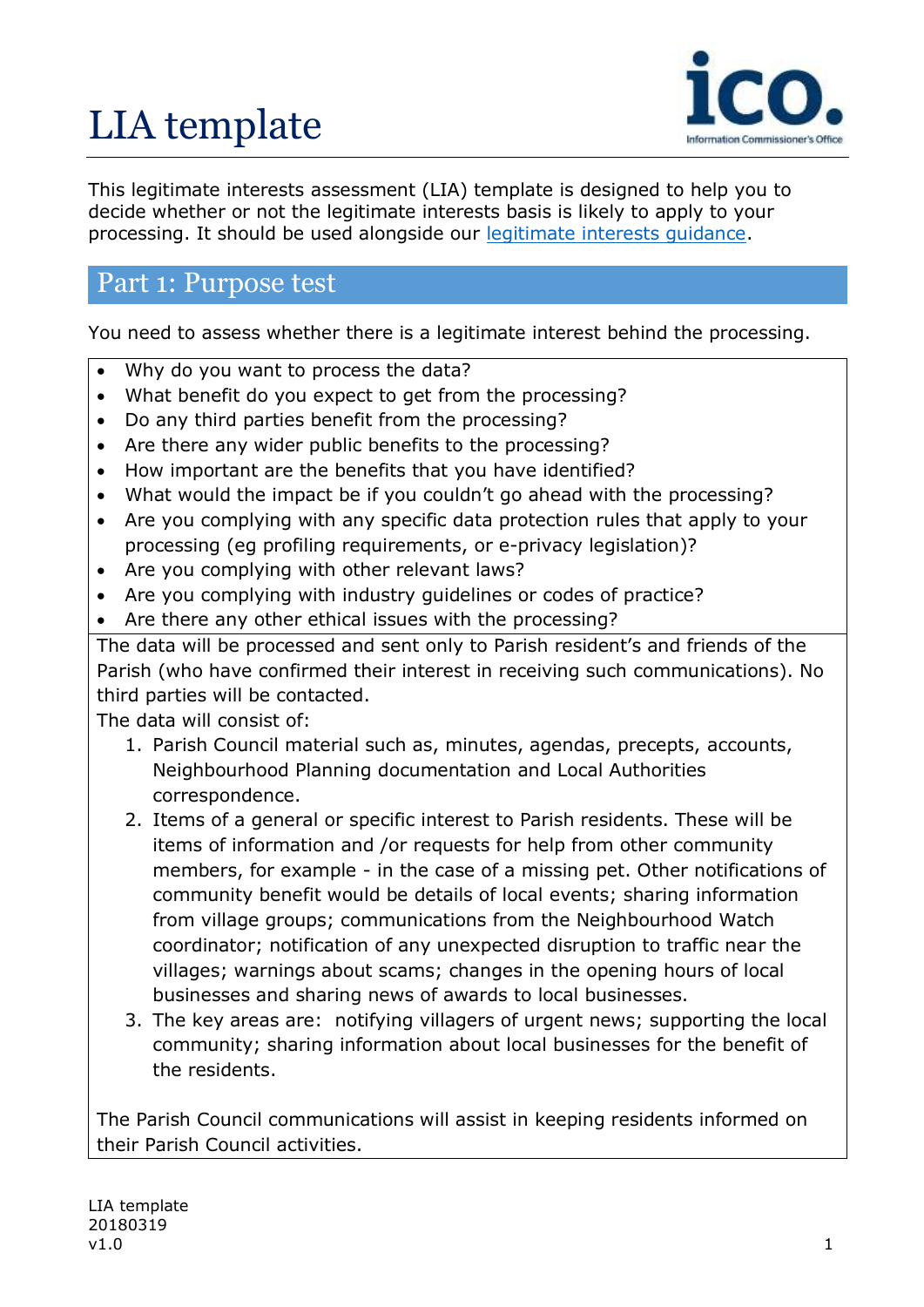The remaining communications assists in fostering a sense of community within the Parish, providing Parish residents with local information in a timely but unobtrusive manner.

The Parish Council website will include much of the material, but residents would have to take the initiative in finding out the information. The immediacy of the item 2 information could not be achieved without using an email system. The Parish Council is registered with the ICO and its procedures are followed to

ensure residents can withdraw from the service and that their data is protected.

## Part 2: Necessity test

You need to assess whether the processing is necessary for the purpose you have identified.

- Will this processing actually help you achieve your purpose?
- Is the processing proportionate to that purpose?
- Can you achieve the same purpose without the processing?
- Can you achieve the same purpose by processing less data, or by processing the data in another more obvious or less intrusive way?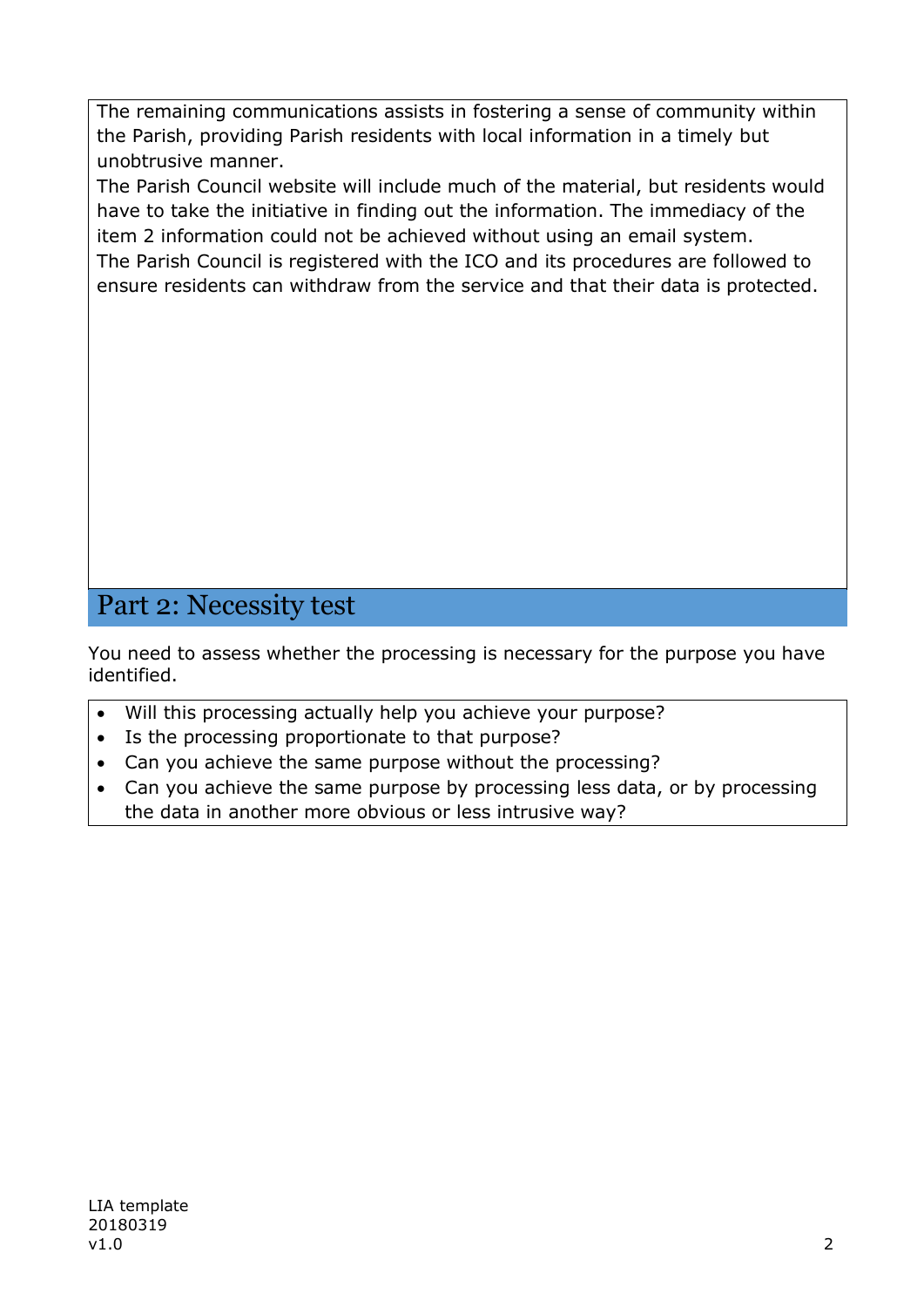Much of the Parish Council material can be accessed via the Parish Council's website and in the case of Agendas and minutes by residents looking at the Parish noticeboards. Local Authorities information can be accessed by residents joining their circulation list.

However, the use of a resident's email facility brings the information to residents without them having to access either a website, notice boards or having to register with Local Authorities.

The immediacy of the other use of the email circulation list cannot be replicated effectively by other means.

Only the minimum amount of data in each case is circulated.

The use of the email circulation list in each of the cases is proportionate the benefits that residents receive from receiving the communication.

## Part 3: Balancing test

You need to consider the impact on individuals' interests and rights and freedoms and assess whether this overrides your legitimate interests.

First, use the [DPIA screening checklist.](https://ico.org.uk/for-organisations/guide-to-the-general-data-protection-regulation-gdpr/accountability-and-governance/data-protection-impact-assessments/) If you hit any of the triggers on that checklist you need to conduct a DPIA instead to assess risks in more detail.

#### **Nature of the personal data**

- Is it special category data or criminal offence data?
- Is it data which people are likely to consider particularly 'private'?
- Are you processing children's data or data relating to other vulnerable people?
- Is the data about people in their personal or professional capacity?

No special, children, personal or professional data will be held or circulated.

#### **Reasonable expectations**

- Do you have an existing relationship with the individual?
- What's the nature of the relationship and how have you used data in the past?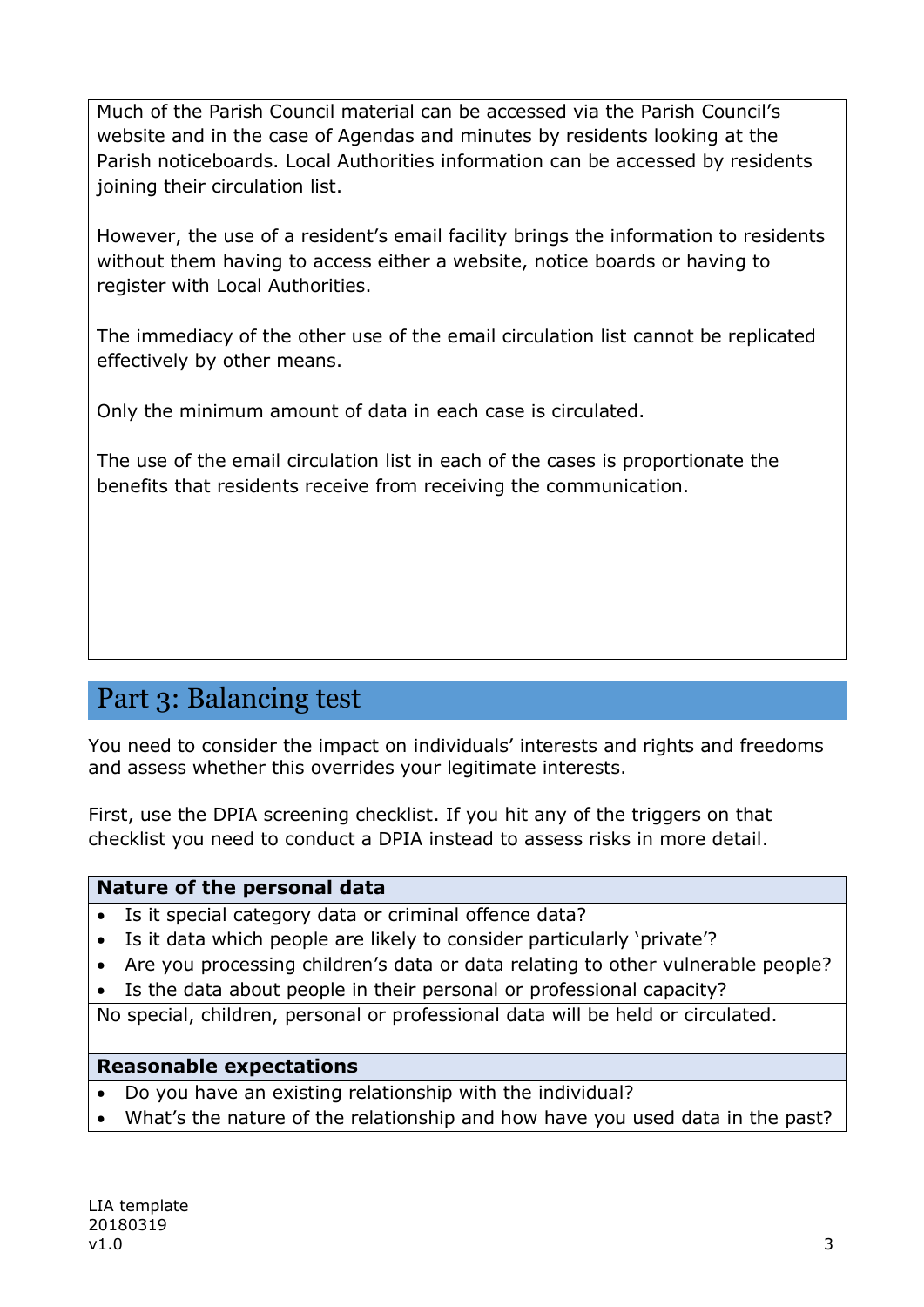- Did you collect the data directly from the individual? What did you tell them at the time?
- If you obtained the data from a third party, what did they tell the individuals about reuse by third parties for other purposes and does this cover you?
- How long ago did you collect the data? Are there any changes in technology or context since then that would affect expectations?
- Is your intended purpose and method widely understood?
- Are you intending to do anything new or innovative?
- Do you have any evidence about expectations eg from market research, focus groups or other forms of consultation?
- Are there any other factors in the particular circumstances that mean they would or would not expect the processing?

The email list has been built up over several years and in no case has an individual resident objected to the use made of their personal information. Residents were informed of the use that would be made of their email details at the time their personal data is obtained. Individuals can opt-out at any time and contact details are provided on each communication to allow residents to contact he Parish Clerk.

#### **Likely impact**

- What are the possible impacts of the processing on people?
- Will individuals lose any control over the use of their personal data?
- What is the likelihood and severity of any potential impact?
- Are some people likely to object to the processing or find it intrusive?
- Would you be happy to explain the processing to individuals?
- Can you adopt any safeguards to minimise the impact?

The Parish Council will inform residents on every Newsletter from autumn 2020 on what their information is used for, how they can both amend and remove their personal details from the listing.

The information circulated is not considered in anyway to be intrusive.

Can you offer individuals an opt-out?